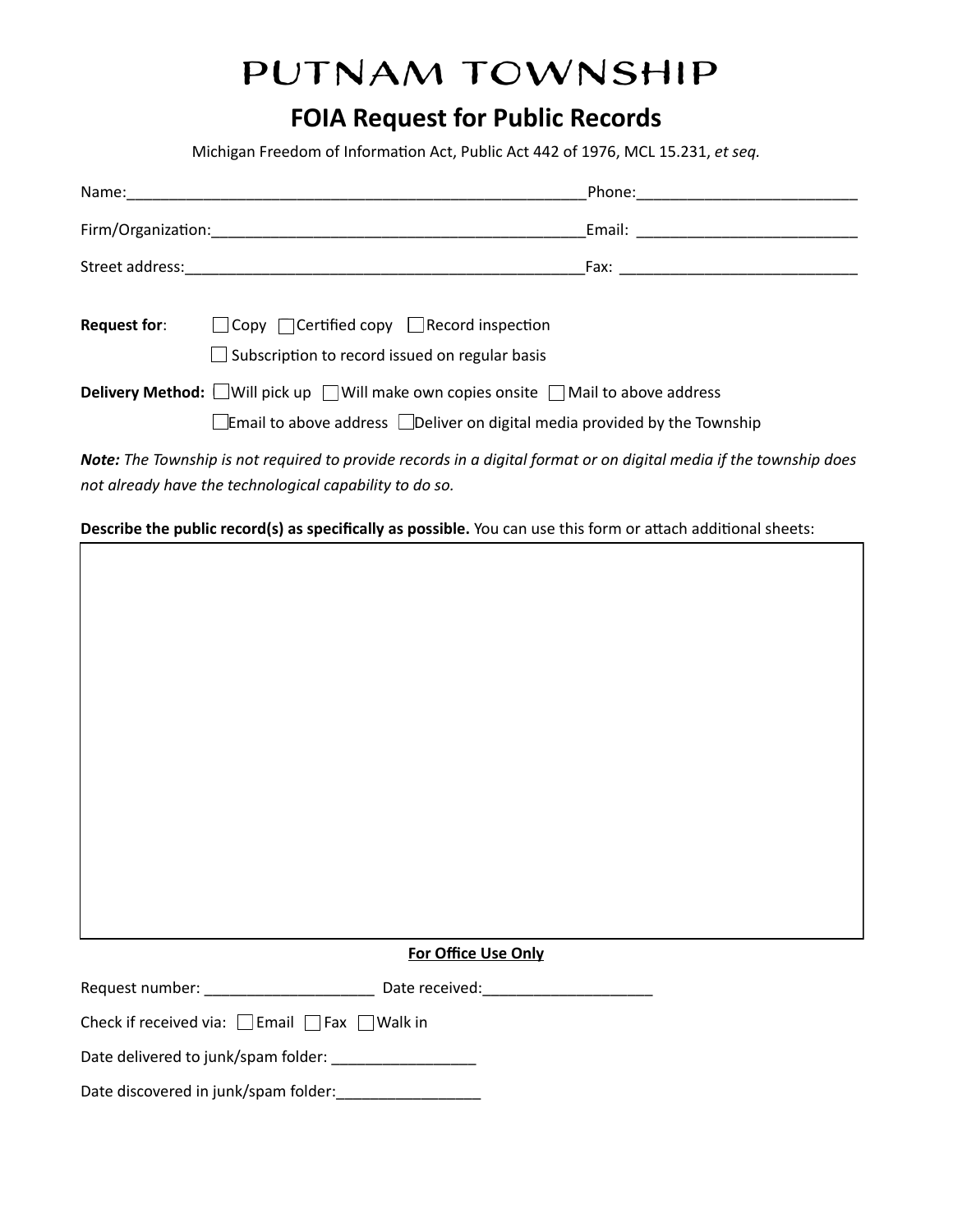# **Consent to Non-Statutory Extension of Townships Response Time**

I have requested a copy of records or a subscription to records or the opportunity to inspect records, pursuant to the Michigan Freedom of INformation Act, Public Act 442 of 1976, MCL 15.231, et seq. I understand that the Township must respond to the equest within five (5) business days after receiving it, and that response may include taking a ten (10) business day extension. However, I hereby agree and stipulate to extend the Township's response time for this request until: \_\_\_\_\_\_\_\_\_\_\_\_\_\_\_\_\_\_\_\_\_\_\_\_*(month/day/year).* 

# **Requestor's Signature** \_\_\_\_\_\_\_\_\_\_\_\_\_\_\_\_\_\_\_\_\_\_\_\_\_\_\_\_\_\_\_\_\_\_\_\_\_\_\_\_\_\_\_\_\_\_\_\_\_\_\_\_\_ **Date:** \_\_\_\_\_\_\_\_\_\_\_\_\_\_\_\_

# **Records Located on Website**

 If the Township directly or indirectly administers or maintains an official internet presence, any public records available to the general public on that internet site at the time the request is made are exempt from any labor charges to redact *(separate exempt information from non-exempt information)*.

If the FOIA coordinator knows or has reason to know that all or a portion of the requested information is available on its website, the Township must notify the requestor in its written response that all or a portion of the requested information is available on its website. The written response, to the degree practicable in the specific instance must include a specific webpage address where the requested information is available. On the detailed cost itemization form, the Township must separate the requested public records that are available on its website from those that are not available on the website and must inform the requester of the additional charge to receive copies of the public records that are available on its website.

If the Township has included the website address for a record in this written response to the requestor and the equesto thereafter stipulated that the public record be provided to him or her in a paper format or other form, including digital media, the Township must provide the public records in specified format (if the Township has the technological capability) but may use a fringe benefit multiplier greater than the 50%, not to exceed the actual cost of providing the information in the specified format.

# **Request for Copies/Duplication of Records on Township Website**

I hereby stipulate that, even if some or all of the records are located on a Township website, I am requesting that the Township make copies of those records on the website and deliver them to me in the format I have requested above. I understand that some FOIA fees may apply.

**Date:**  $\blacksquare$ 

# **Overtime Labor Costs**

Overtime wages shall not be included in the calculation of labor costs unless overtime is specifically stipulated by the requestor and clearly noted on the detailed cost itemization form.

# **Consent to Overtime Labor Costs**

I hereby agree and stipulate to the Township using overtime wages in calculating the following labor costs as itemized in the following categories:

| 1. Labor to copy/duplicate   | 2. Labor to locate | 3a. Labor to redact                                               |
|------------------------------|--------------------|-------------------------------------------------------------------|
| 3b. Contract labor to redact |                    | 6b. Labor to copy/duplicate records already on Township's website |

 **Requestor's Signature** \_\_\_\_\_\_\_\_\_\_\_\_\_\_\_\_\_\_\_\_\_\_\_\_\_\_\_\_\_\_\_\_\_\_\_\_\_\_\_\_\_\_\_\_\_\_\_\_\_\_\_\_\_ **Date:** \_\_\_\_\_\_\_\_\_\_\_\_\_\_\_\_